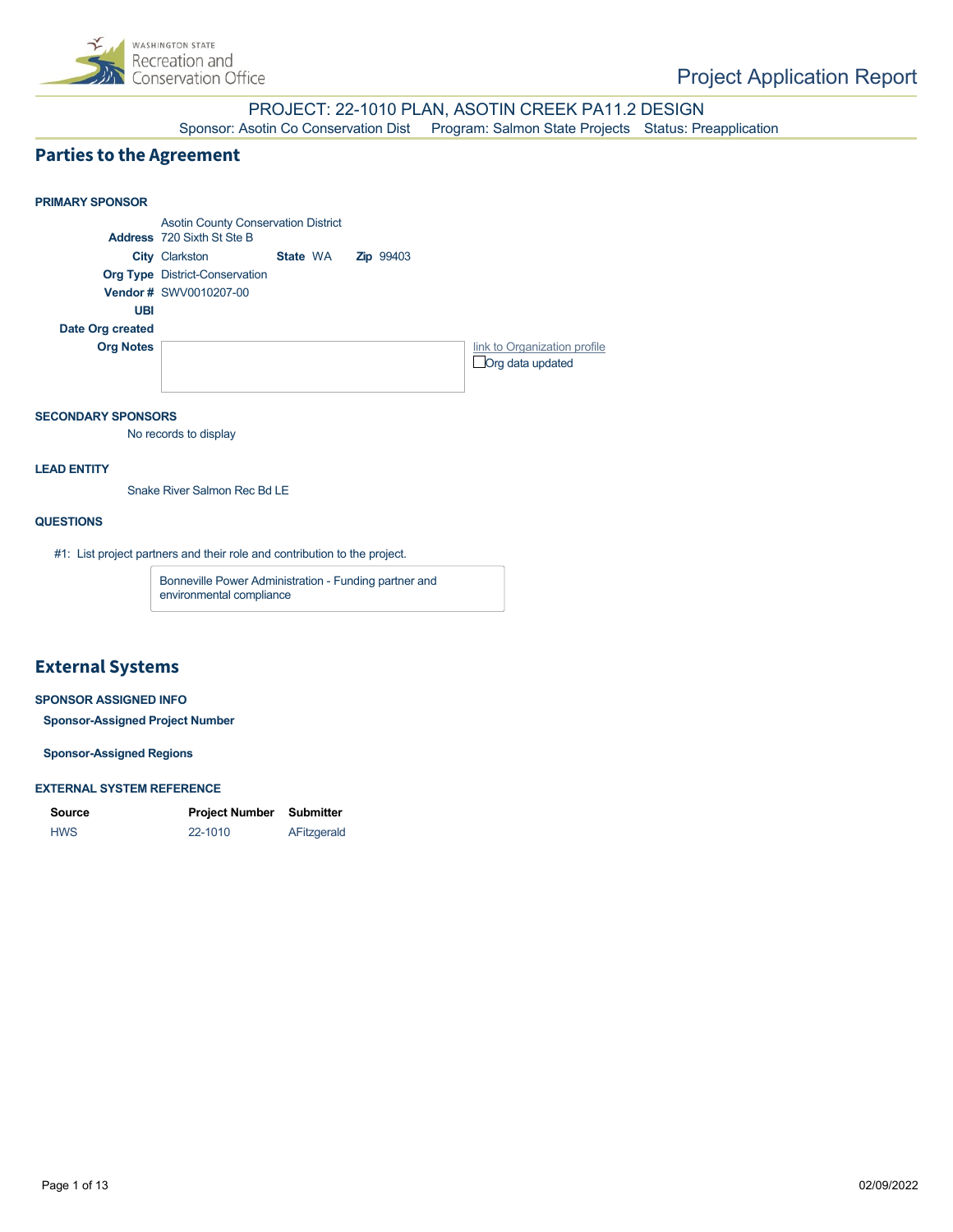## **Project Contacts**

| <b>Contact Name</b><br><b>Primary Org</b>           | <b>Project Role</b>        | <b>Work Phone</b> | <b>Work Email</b>       |
|-----------------------------------------------------|----------------------------|-------------------|-------------------------|
| Alice Rubin<br>Rec. and Conserv. Office             | <b>Project Manager</b>     | (360) 867-8584    | alice.rubin@rco.wa.gov  |
| <b>Megan Stewart</b><br>Asotin Co Conservation Dist | <b>Project Contact</b>     | (509) 552-8100    | meqan@asotincd.org      |
| <b>Brad Riehle</b><br>Asotin Co Conservation Dist   | <b>Alt Project Contact</b> | (509) 552-8117    | bra@asotincd.org        |
| Ali Fitzgerald<br>Snake River Salmon Rec Bd LE      | <b>Lead Entity Contact</b> | (509) 382-4115    | ali@snakeriverboard.org |

# **Worksites & Properties**

### **# Worksite Name**

#1 Asotin Creek PA 11.2

### **Planning Property Name**

- $\checkmark$ WDFW
- Hendrickson  $\checkmark$
- $\checkmark$ Therrell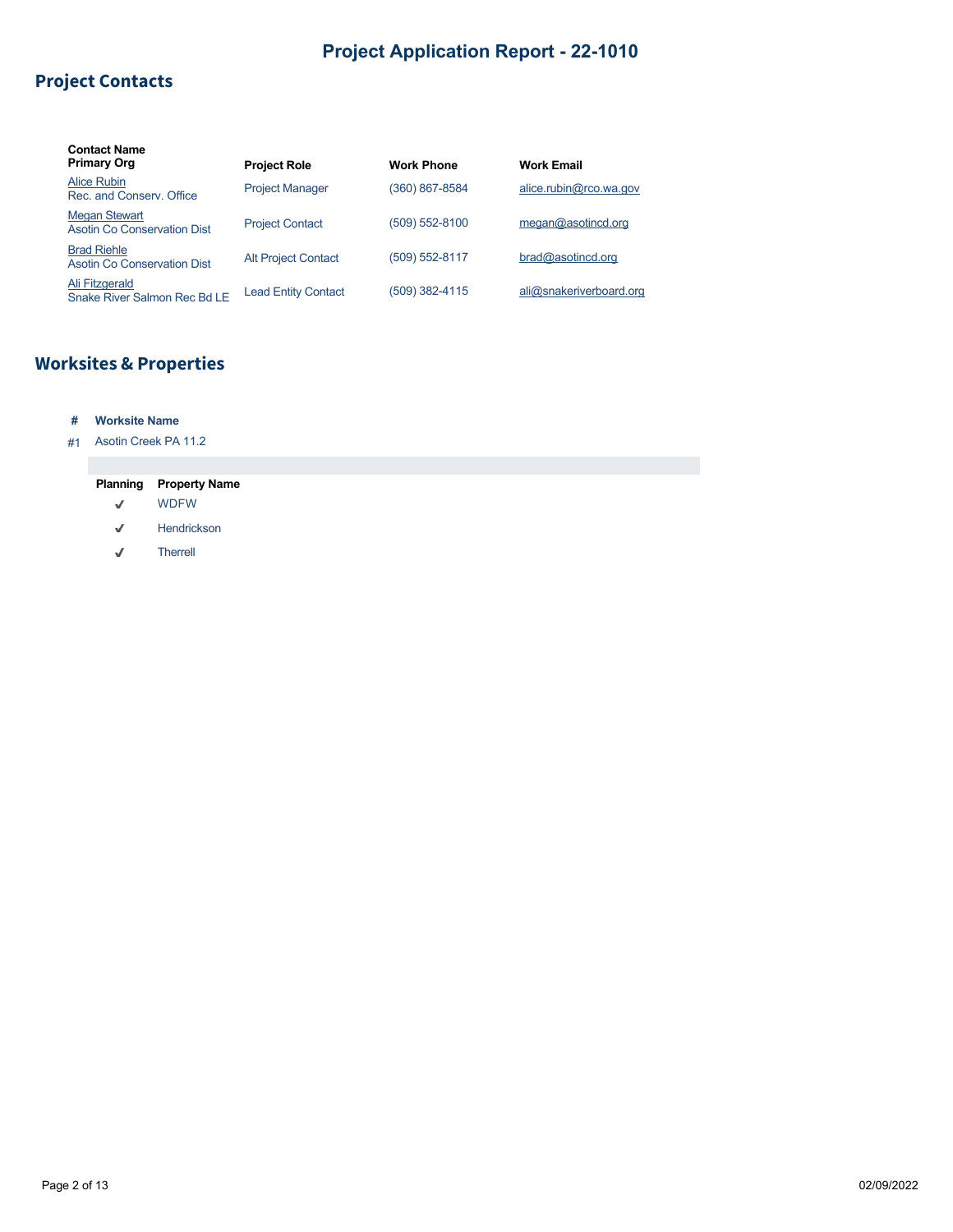## **Worksite Map & Description**

**Worksite #1: Asotin Creek PA 11.2**

**WORKSITE ADDRESS Street Address**

**City, State, Zip**

### **Worksite Details**

### **Worksite #1: Asotin Creek PA 11.2**

### **SITE ACCESS DIRECTIONS**

From Asotin, take Asotin Cr. Rd. approximately 13 miles to the project site.

#### **TARGETED ESU SPECIES**

| <b>Species by ESU</b>                              | <b>Egg Present</b> | Juvenile Present Adult Present |   | <b>Population Trend</b> |
|----------------------------------------------------|--------------------|--------------------------------|---|-------------------------|
| Steelhead-Snake River, Asotin<br>Creek, Threatened | $\checkmark$       | √                              | √ | <b>Unknown</b>          |
| Reference or source used                           |                    |                                |   |                         |

#### **TARGETED NON-ESU SPECIES**

**Species by Non-ESU Notes** 

Bull Trout

#### **Questions**

#1: Give street address or road name and mile post for this worksite if available.

Approximately 13 miles up Asotin Creek Road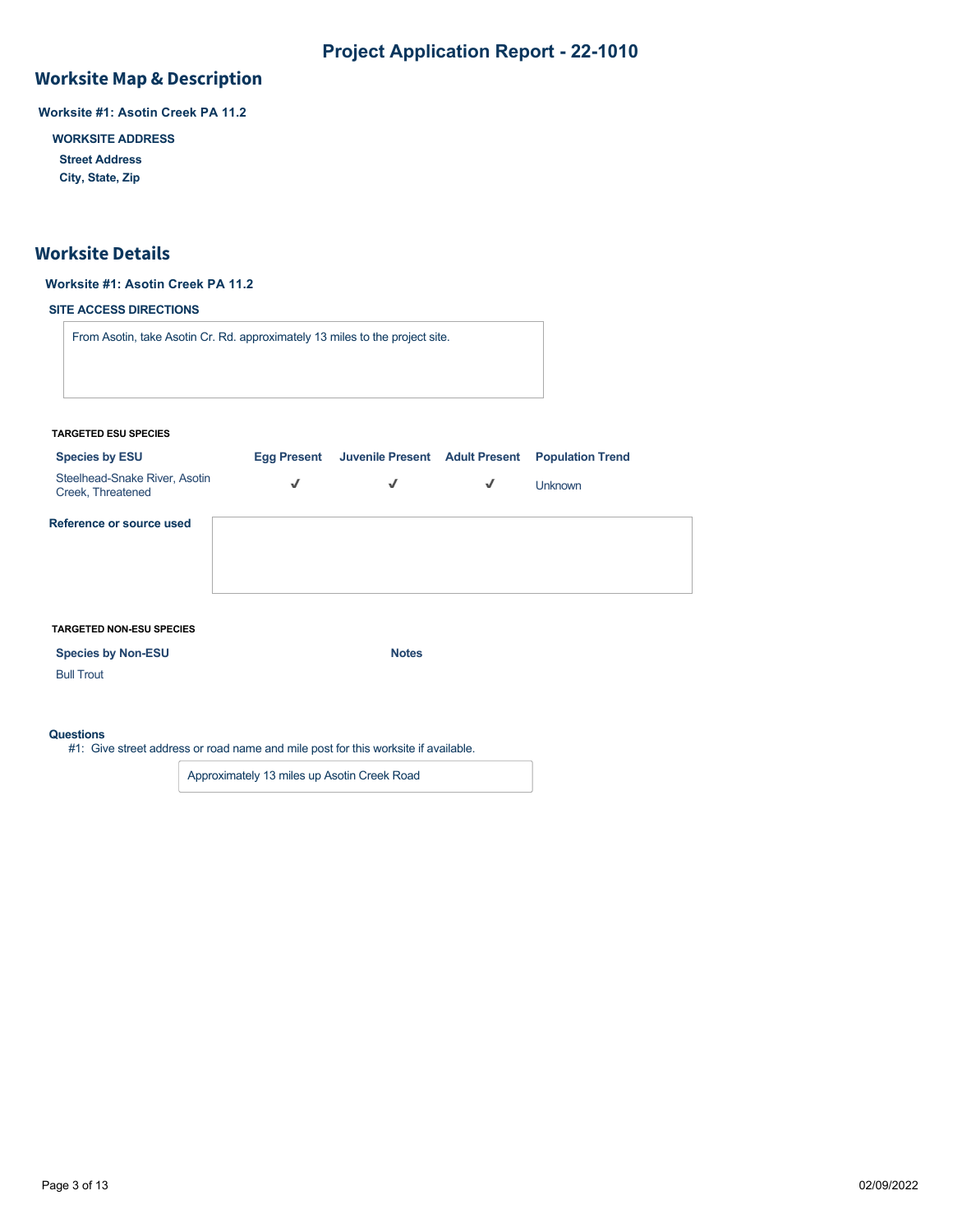## **Project Location**

|                               | <b>Projects in PRISM</b>                                                                                                                      |                                                                                                                                                                                                                                                                     |              |
|-------------------------------|-----------------------------------------------------------------------------------------------------------------------------------------------|---------------------------------------------------------------------------------------------------------------------------------------------------------------------------------------------------------------------------------------------------------------------|--------------|
| <b>PRISM</b><br><b>Number</b> | <b>Project Name</b>                                                                                                                           | <b>Current Status</b><br><b>Relationship Type</b>                                                                                                                                                                                                                   | <b>Notes</b> |
| No related project selected   |                                                                                                                                               |                                                                                                                                                                                                                                                                     |              |
| <b>Related Project Notes</b>  |                                                                                                                                               |                                                                                                                                                                                                                                                                     |              |
|                               |                                                                                                                                               |                                                                                                                                                                                                                                                                     |              |
|                               |                                                                                                                                               |                                                                                                                                                                                                                                                                     |              |
| <b>Questions</b>              | nearshore, tributary, main-stem, off-channel, etc.                                                                                            | #1: Project location. Describe the geographic location, water bodies, and the location of the project in the watershed, i.e.                                                                                                                                        |              |
|                               | River. The project begins at RM 14.2 and ends at RM 15.6.                                                                                     | Asotin Creek is identified as a Priority Restoration Reach which is<br>listed as a major spawning area that drains directly into the Snake                                                                                                                          |              |
|                               | salmonid habitat? Cite section and page number.                                                                                               | #2: How does this project fit within your regional recovery plan and/or local lead entity's strategy to restore or protect                                                                                                                                          |              |
|                               | tshawytscha) & Snake River Basin Steelhead (Oncorhynchus<br>mykiss). Portland, OR.<br>the Snake River Salmon Recovery Plan and 3 yr workplan. | Northwest Marine Fisheries Service. 2017. ESA Recovery Plan<br>for Snake River Spring/Summer Chinook Salmon (Oncorhynchus<br>This project is identified as a top priority and located in a minor<br>spawning area for Steelhead and a priority restoration reach in |              |
|                               |                                                                                                                                               |                                                                                                                                                                                                                                                                     |              |

This project was identified in the Asotin County Conceptual Restoration Plan during the Geomorphic and Watershed Assessment that was completed for Asotin, George, Alpowa, Couse and Tenmile Creek watersheds in Asotin County in 2018.

#4: Is the project on State Owned Aquatic Lands? Please contact the Washington State Department of Natural Resources to make a determination. **[Aquatic Districts and Managers](https://www.dnr.wa.gov/programs-and-services/aquatics/aquatic-districts-and-land-managers-map)**

No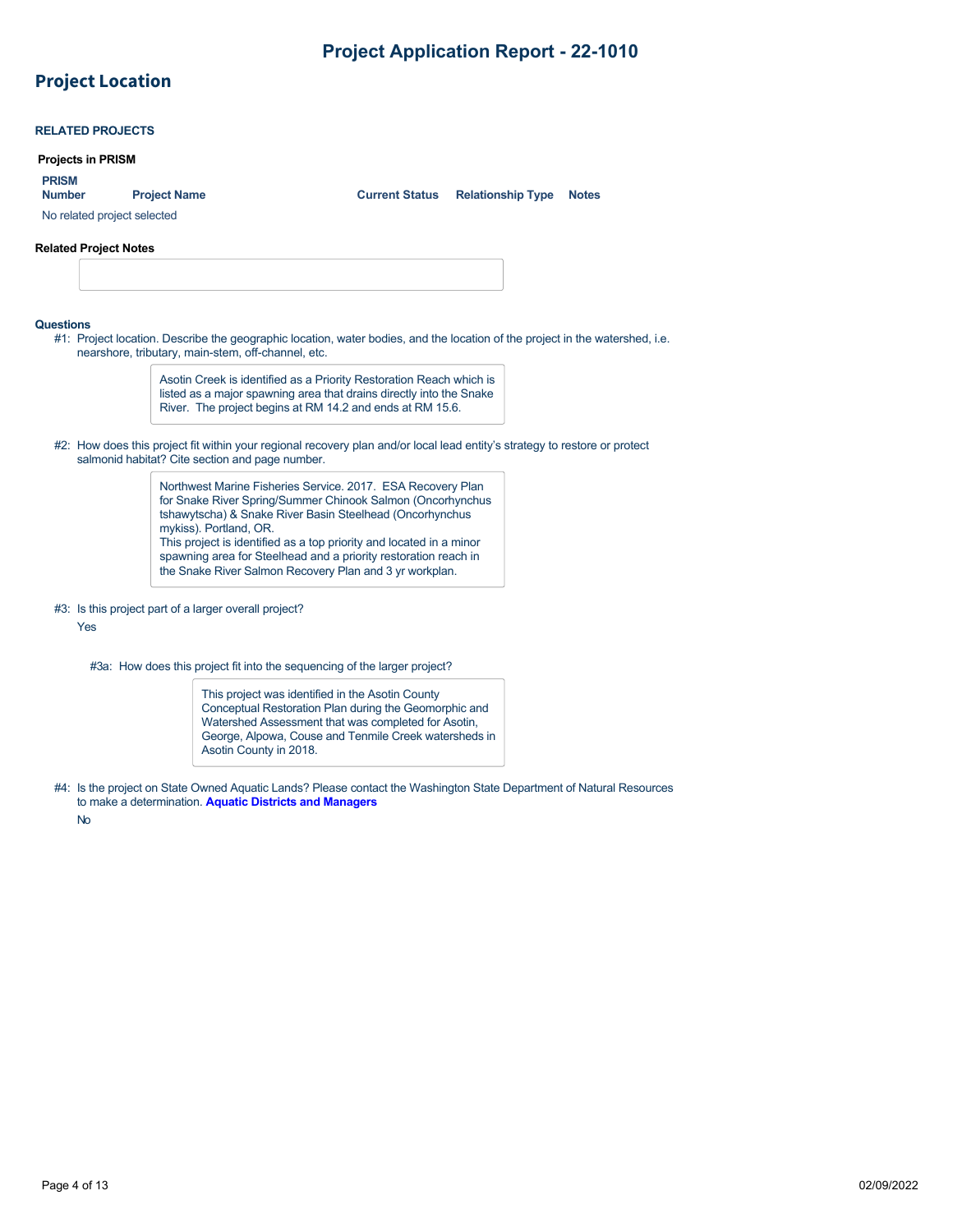## **Property Details**

### **Property: WDFW (Worksite #1: Asotin Creek PA 11.2)**

### **Planning**

| <b>LANDOWNER</b> |                                        | <b>CONTROL &amp; TENURE</b> |                  |
|------------------|----------------------------------------|-----------------------------|------------------|
| Name             | Department of Fish and Wildlife (WDFW) | <b>Instrument Type</b>      |                  |
| <b>Address</b>   | PO Box 43135                           | Timing                      | Proposed         |
| City             | Olympia                                | Term Length                 | Fixed # of years |
| <b>State</b>     | 98504-3135<br><b>WA</b><br>Zip         | # $Yrs$                     | 10               |
| Type             | <b>State</b>                           | <b>Expiration Date</b>      | 12/31/2032       |
|                  |                                        | <b>Note</b>                 |                  |
|                  |                                        |                             |                  |

### **Property: Hendrickson (Worksite #1: Asotin Creek PA 11.2)**

### **Planning**

#### **LANDOWNER**

### **CONTROL & TENURE**

| Name           | <b>Tom Hendrickson</b> | <b>Instrument Type</b> | <b>Landowner Agreement</b> |
|----------------|------------------------|------------------------|----------------------------|
| <b>Address</b> | 7095 Asotin Creek Road | Timing                 | Proposed                   |
| City           | Asotin                 | <b>Term Length</b>     | Fixed # of years           |
| <b>State</b>   | 99402<br>WA Zip        | # $Yrs$                | 10                         |
| <b>Type</b>    | Private                | <b>Expiration Date</b> | 12/31/2032                 |
|                |                        | <b>Note</b>            |                            |

### **Property: Therrell (Worksite #1: Asotin Creek PA 11.2)**

### **Planning**

### **LANDOWNER**

| <b>LANDOWNER</b> |                                    | <b>CONTROL &amp; TENURE</b> |                            |  |
|------------------|------------------------------------|-----------------------------|----------------------------|--|
| Name             | <b>J&amp;J Therrell Family LLC</b> | Instrument Type             | <b>Landowner Agreement</b> |  |
| Address          | PO Box 632                         | Timing                      | Proposed                   |  |
| City             | Leavenworth                        | <b>Term Length</b>          | Fixed # of years           |  |
| <b>State</b>     | WA Zip 98826                       | # $Yrs$                     | 10                         |  |
| <b>Type</b>      | Private                            | <b>Expiration Date</b>      | 12/31/2032                 |  |
|                  |                                    | <b>Note</b>                 |                            |  |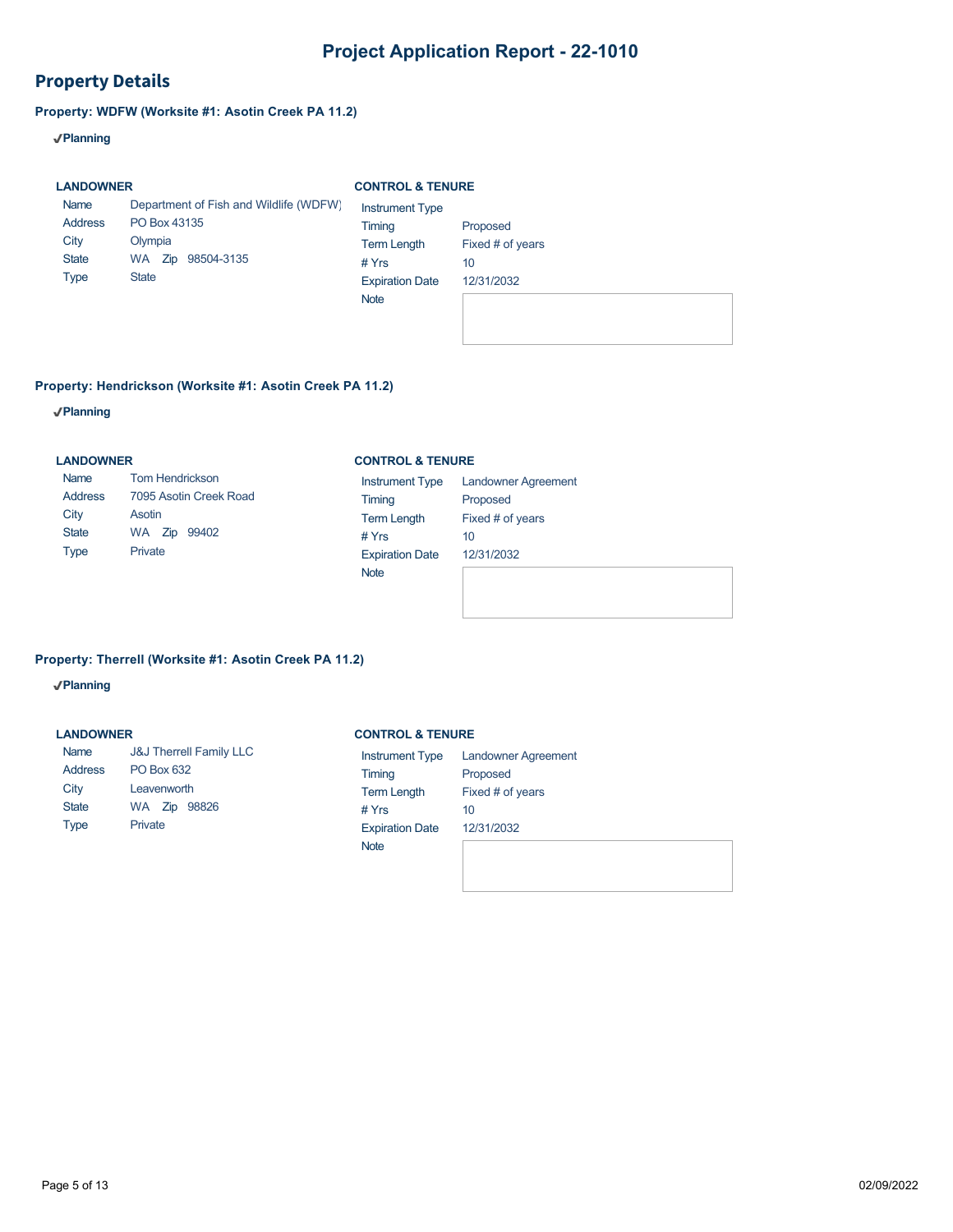## **Project Proposal**

#### **Project Description**

The Asotin County Conservation District is sponsoring the Asotin Creek PA 11.2 Stream Restoration Design Project to develop a full design report, ready to construct engineering plans and complete environmental compliance including permit and cultural resource requirements. PA 11 was identified as a Tier 1 project in the Asotin County Conceptual Restoration Plan. This grant application will target 1.4 miles of the project area. The conceptual plan for PA 11.2 includes improving access to side channels, controlling invasive and upland vegetation encroachment and add large woody debris to increase complexity. The Asotin Creek PA 11.2 Stream Restoration Design Project is located south of the City of Asotin, WA along Asotin Creek Road. The project begins at RM 14.2 and ends are RM 15.6. Asotin Creek is listed as an MSA and Priority Restoration Reach that flows directly into the Snake River.

#### **Project Questions**

#1: Problem statement. What are the problems your project seeks to address? Include the source and scale of each problem. Describe the site, reach, and watershed conditions. Describe how those conditions impact salmon populations. Include current and historic factors important to understand the problems.

> Project Area 11 is a long reach on Asotin Creek, so this project focuses on the upper portion beginning at RM 14.2 and ends at RM 15.6. This project area will be identified as PA11.2 and is upstream of the Charley Creek confluence to the confluence on the North and South Forks of Asotin Creek. There are three landowners, two private and Washington Department of Fish and Wildlife. The private land is used as a working cattle ranch and significant portion is in the planning phase to be enrolled in the Conservation Reserve Enhancement Program.

The geomorphic function in PA 11.2 is moderate primarily due to limited floodplain access. There are many relic side and flood channels in the valley bottom however the main channel is incised in several areas. In this reach, between RM 14.2 to 14.6 the channel is pinned against the valley margin and will likely remain statice without intervention. The channel bed and banks are armored by cobble and boulders. The majority of the channel was shaded by canopy of mature alders and cottonwood trees, however there was impacts to the vegetation during the 2021 wildfire. There are areas of the open floodplain where there is invasive vegetation encroachment.

The Asotin Conceptual Restoration Plan recommends adding large woody debris throughout the main and secondary channels and improving floodplain access. The levees on between 14.6 and 14.7 should be removed to improve floodplain connectivity and increase lateral accommodation space for the mainstem channel. Invasive vegetation should be controlled, and additional riparian planting established throughout the floodplain.

Adding large woody debris throughout the mainstem channel will increase sediment retention and aggrade the channel overtime to promote overbank flows into relic side and flood channels. This will ultimately improved floodplain connection and riparian recovery. The addition of large woody debris will also improve sediment sorting and create more suitable spawning and rearing areas for salmonids. Flood channels and backwaters will provide refuge during high flows for juvenile salmonids.

#2: Describe the limiting factors, and/or ecological concerns, and limiting life stages (by fish species) that your project expects to address.

> The primary limiting factors identified in the Asotin Conceptual Restoration Plan for PA 11 include habitat diversity , temperature and key habitat quantity. Fish species presence and use by life stage were also identified in the Restoration Plan for steelhead, spring chinook, fall chinook and bull trout. Fish life stages identified for steelhead and spring chinook included peak activity for migration, spawning, rearing and holding. Low to moderate activity for fall chinook for migration, spawning, rearing and holding. For bull trout, migration was identified as a peak activity.

#3: What are the project goals? The goal of the project should be to solve identified problems by addressing the root causes. Then clearly state the desired future condition. Include which species and life stages will benefit from the outcome, and the time of year the benefits will be realized. **[Example Goals and Objectives](https://rco.wa.gov/wp-content/uploads/2020/02/SRFB-Goals-and-Objectives-Examples.docx)**

> The goal of this project is to develop construction ready designs for the upper portion of PA-11 which includes RM 14.2 to RM 15.6. This will address the management objectives that were identified in the Asotin Conceptual Restoration Plan. The project will be designed to increase access to side and flood channels which will improve floodplain connection, promote riparian function and provide instream habitat complexity through the placement of structures to enhance juvenile Snake River steelhead habitat for all life stages. This project area is in relatively good condition and was listed as a Tier 1 project that would be likely to provide an immediate physical and biological response to address the limiting factors.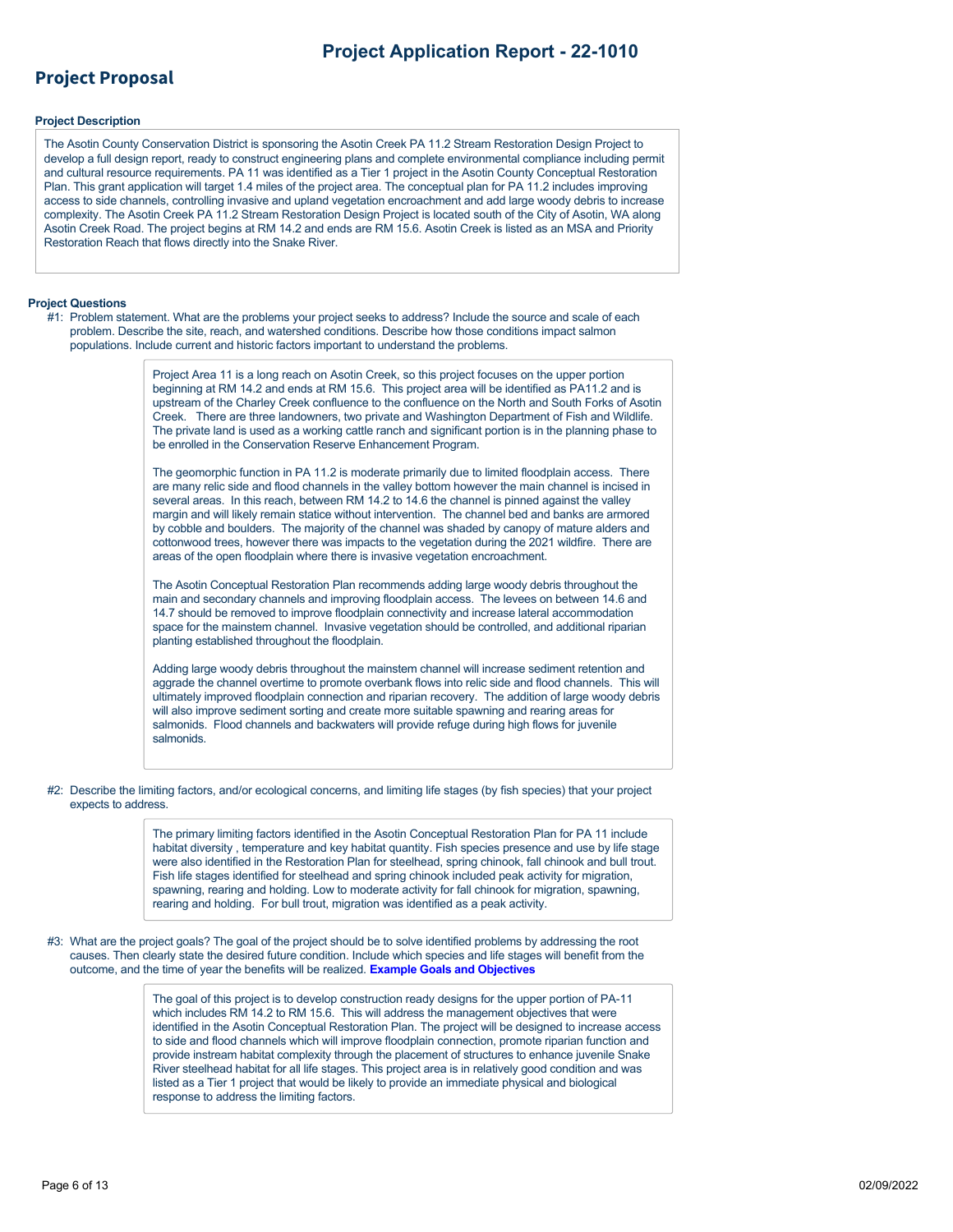#4: What are the project objectives? Objectives support and refine biological goals, breaking them down into smaller steps. Objectives are specific, quantifiable actions the project will complete to achieve the stated goal. Each objective should be SMART (Specific, Measurable, Achievable, Relevant, and Time-bound). **[Example Goals and Objectives](https://rco.wa.gov/wp-content/uploads/2020/02/SRFB-Goals-and-Objectives-Examples.docx)**

> The objective of this project is to provide a set of construction-ready designs, a full design report, complete the environmental compliance, secure permits, conduct cultural survey requirements and develop a bid package within two years of receiving funding. An engineer's cost estimate will also be developed to seek and secure funding for the construction phase. We anticipate this design will incorporate the following objectives as determined through the design process:

• improve access to 3,000 feet of flood/side channel habitat to support juvenile rearing and overwintering habitat

• provide over 10 acres of floodplain connectivity with a target of overbank flows at the 2-year flow reoccurrence

• install habitat structures over approximately 9,000 feet of channel length to provide instream channel complexity and promote overbank flows

• control invasive vegetation and upland vegetation encroachment on 5 to 7 acres to improve the riparian condition (full weed management survey and plan will be completed, and all invasive species and noxious weeds will be identified and mapped).

• develop a planting plan to enhance over 80 acres in the project area with native tree, shrub and grass species to support long term riparian function and condition.

#5: Scope of work and deliverables. Provide a detailed description of each project task/element. With each task/element, identify who will be responsible for each, what the deliverables will be, and the schedule for completion.

> Hire consultant – October 2022 - This will be done through a competitive RFP process as soon as the SRFB contract is in place Review of Conceptual Design – December 2022 - Conceptual Restoration Plan was developed during the Asotin Geomorphic and Watershed Assessment process. (PA 11 details are in the Asotin County Conceptual Restoration Plan: Technical Document & Appendices Section 7.1.5 on pages 38-40) Complete Survey & Hydraulic Modeling – January 2023 Cultural Resource Review – March 2023 Preliminary Design – April 2023 Design Review – May 2023 - Asotin County Conservation District will invite SRSRB, RTT and landowner to provide review in addition to funding sources Draft Design – July 2023 Design Review – August 2023 Permit Applications – September 2023 Final Design – November 2023 - This will include final drawings, design report, technical/construction specifications, construction quantities and cost estimate Design Review – December 2023 Delivery of Full Design Package & Bidding Documents – January 2024

#6: What are the assumptions and physical constraints that could impact whether you achieve your objectives? Assumptions and constrains are external conditions that are not under the direct control of the project, but directly impact the outcome of the project. These may include ecological and geomorphic factors, land use constraints, public acceptance of the project, delays, or other factors. How will you address these issues if they arise?

> There are three landowners in the project area and they have already provided support for this project to be developed. They will be included in the review and development of the designs. There had been significant recovery to the riparian vegetation throughout the project area until the 2021 wildfire and it will be a high priority to recover instream and riparian habitat.

#7: How have lessons learned from completed projects or monitoring studies informed this project?

This project was identified during the Geomorphic & Watershed Assessment and Conceptual Restoration Plan process. Based on the complexity of the project, Asotin County Conservation District has decided the best approach would be to break this project into two phases: design and implementation. This will ensure a full design plan is developed which will provide clear direction for the implementation phase as well as provide all the necessary information to meet the environmental compliance requirements.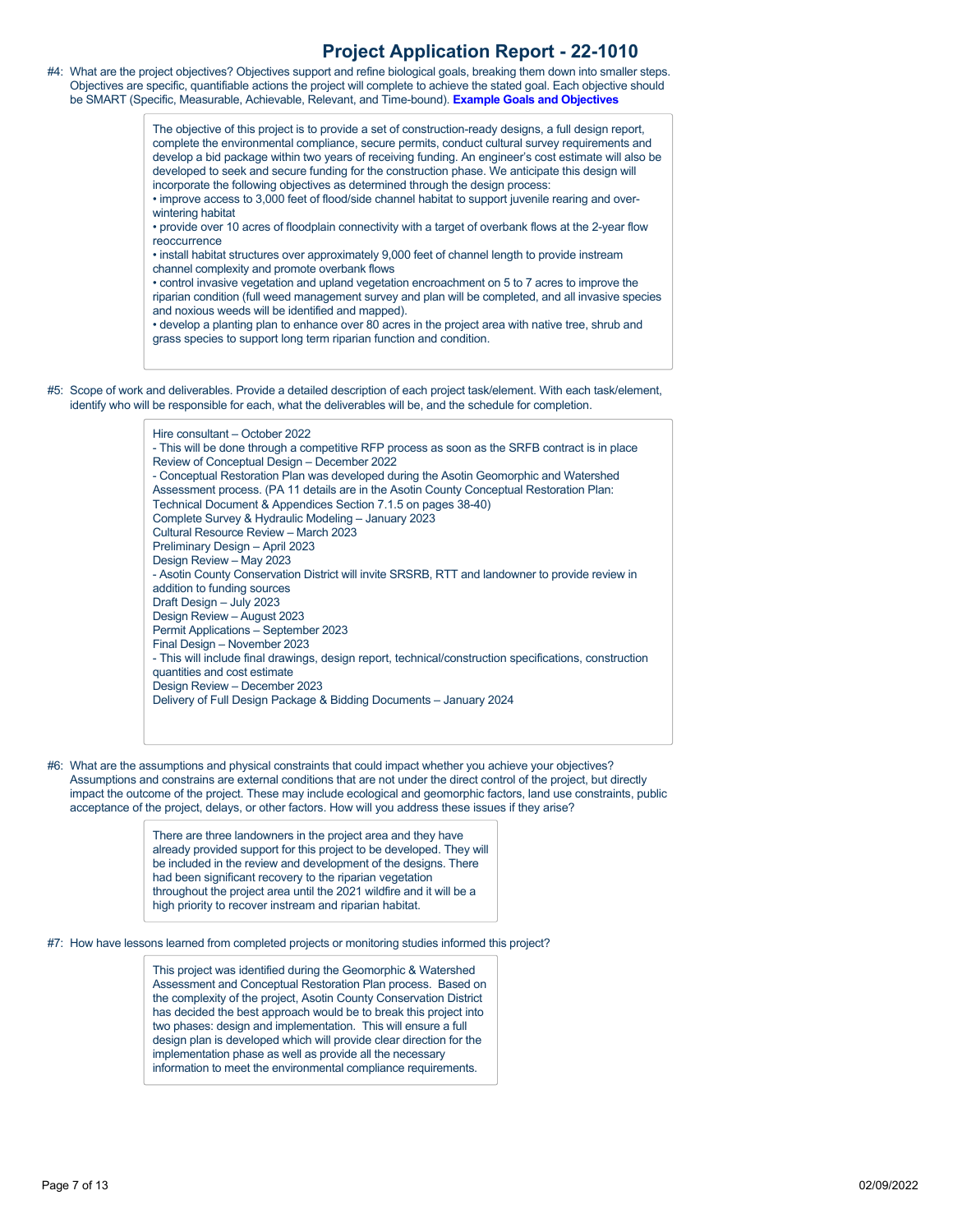#8: Describe the alternatives considered and why the preferred was chosen.

This project is to develop a construction ready design plans. During the development of the designs, there will be a phase that identifies design options and a local team as well as RCO will be a part of selecting the design option to utilize. Site evaluation, modeling and analysis that will be completed by the selected consultant, as a part of the design process to inform the design process. These tools will also be utilized to ensure the project, when implemented, will not negatively impact infrastructure (bridge and roads) or area above or below the project area.

#9: How were stakeholders consulted in the development of this project? Identify the stakeholders, their concerns or feedback, and how those concerns were addressed.

> This project was identified during the Asotin County Geomorphic and Watershed Assessment development. The conceptual restoration plan was developed as a result of the process and this project was included in the plan. Landowners were engaged throughout the Assessment and Conceptual Restoration Plan development through public meetings and onsite visits. There has been no opposition to the conceptual restoration plan that was developed for PA 03. This project is being proposed on private property and the landowner is willing to proceed with the development of a design for the future implementation of the project. There are no identified public safety concerns identified at this time. In the event there is a safety concern identified, ACCD will address the concerns while completing the designs.

#10: Does your project address or accommodate the anticipated effects of climate change? Yes

#10a:How will your project be climate resilient given future conditions?

Many streams in Asotin County, including Tenmile Creek, originate in the Blue Mountains and the current hydrologic regime is snow-rain dominated for these streams, however it is anticipated to shift to a rain dominated regime. This will likely decrease summer base flows and increase summer water temperatures. Healthy stream and riparian areas conditions are essential during climate change shifts since they provide a critical location in the ecosystem for habitat for both fish and wildlife. The restoration work proposed will improve the resiliency of the project area and overall watershed.

#10b:How will your project increase habitat and species adaptability?

This project will result in the implementation of structures and instream habitat rehabilitation increasing salmon and steelhead resiliency to climate change.

#11: Describe the sponsor's experience managing this type of project. Describe other projects where the sponsor has successfully used a similar approach.

> The Asotin County Conservation District has been managing natural resource and habitat improvement projects for several years. We have built positive relationships with the landowners of Asotin County and have been successful in implementing projects from start to finish. Asotin County Conservation District also has great relationships with technical partners throughout the region and has utilized their expertise as needed.

#12: Will veterans (including the veterans conservation corps) be involved in the project? If yes, please describe.

No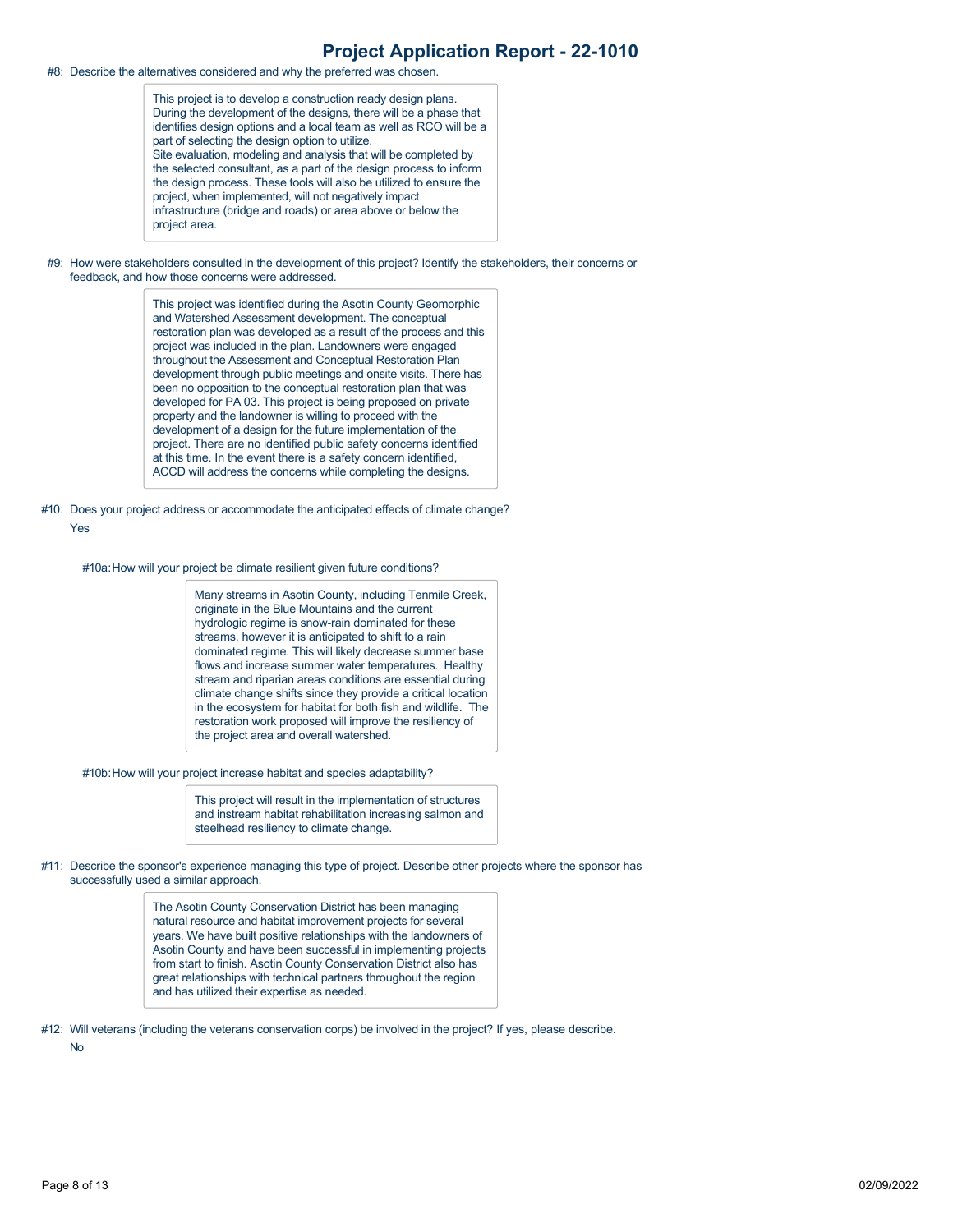## **Planning Supplemental**

- #1: Is the project an assessment / inventory? No
- #2: Is your project a Barrier / Screening Diversion Inventory Project? No
- #3: Is this a fish passage design / screening design project? No
- #4: Will the project develop a design? Yes
	- #4a: Will a licensed professional engineer design of the project? Yes
	- #4b: Will you apply for permits as part of the project scope?

Yes and complete cultural resource requirements

### **Planning Metrics**

#### **Worksite: Asotin Creek PA 11.2 (#1)**

| Area Encompassed (acres) (B.0.b.1)                  | 85.1 |
|-----------------------------------------------------|------|
| Miles of Stream and/or Shoreline Affected (B.0.b.2) | 1.40 |

#### **DESIGN FOR SALMON RESTORATION**

#### **Final design and permitting (B.1.b.11.a RCO)**

Total cost for Final design and permitting

Project Identified in a Plan or Watershed Assessment. (1221) (B.1.b.11.a)

| Project Identified in a Plan or Watershed Assessment. (1221) (B.1.b.11.a) | Northwest Marine Fisheries Service, 2017.<br><b>ESA Recovery Plan for Snake River</b><br>Spring/Summer Chinook Salmon<br>(Oncorhynchus tshawytscha) & Snake River<br>Basin Steelhead (Oncorhynchus mykiss).<br>Portland, OR. Asotin County Watershed<br>Assessment and Conceptual Restoration<br>Plan |
|---------------------------------------------------------------------------|-------------------------------------------------------------------------------------------------------------------------------------------------------------------------------------------------------------------------------------------------------------------------------------------------------|
| Priority in Recovery Plan (1223) (B.1.b.11.b)                             | The project is identified as a top priority<br>and located in a major spawning area for<br>steelhead and a priority restoration reach in<br>the Snake River Salmon Recovery Plan<br>and 3 year workplan                                                                                               |

### **CULTURAL RESOURCES**

#### **Cultural resources**

Total cost for Cultural resources

Acres surveyed for cultural resources

\$6,000

\$114,000

85.10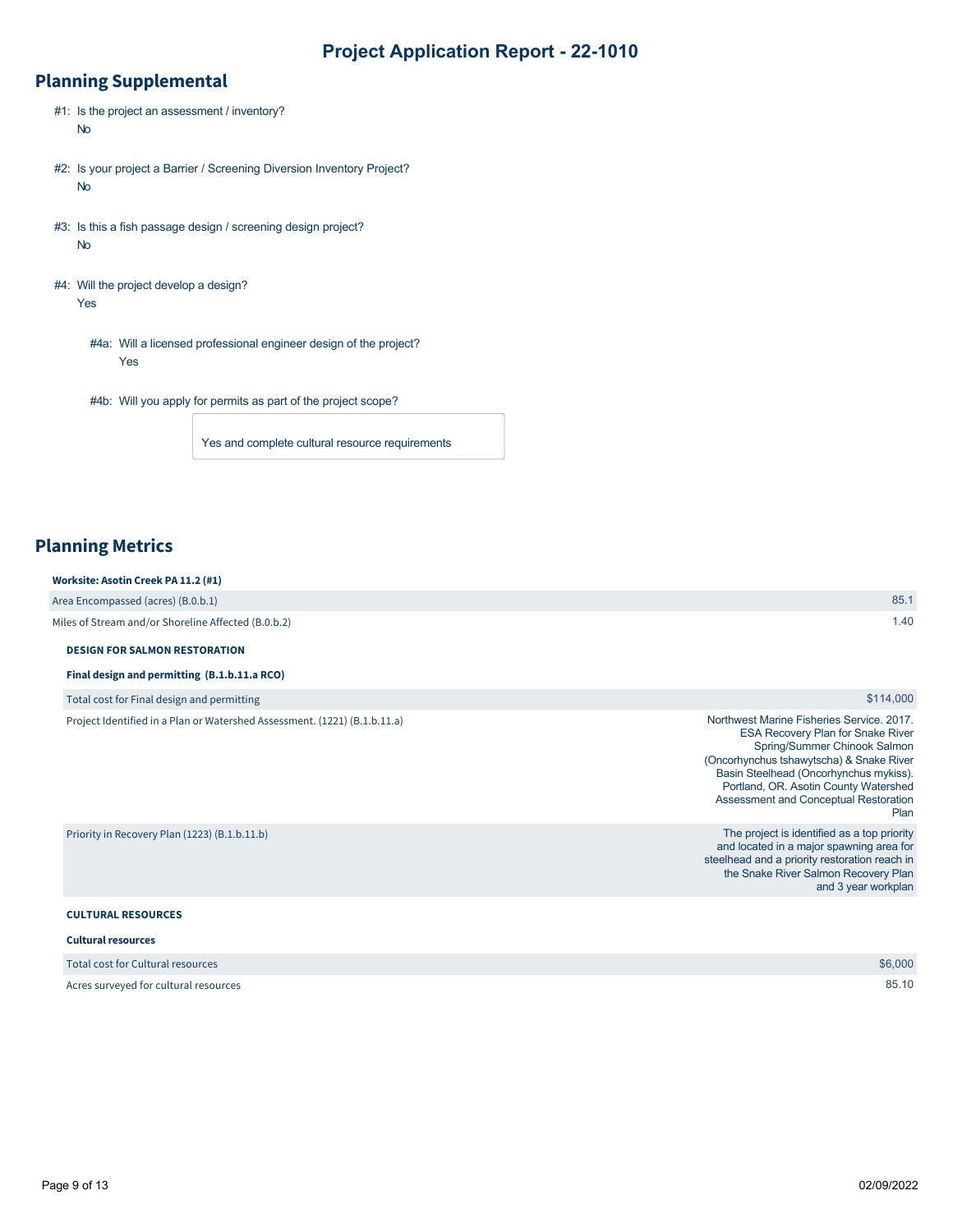## <span id="page-9-0"></span>**Planning Cost Estimates**

### **Worksite #1: Asotin Creek PA 11.2**

| Category                      | <b>Work Type</b>                                          | <b>Estimated Cost</b>  | <b>Note</b> |
|-------------------------------|-----------------------------------------------------------|------------------------|-------------|
| <b>Cultural Resources</b>     | Cultural resources                                        | \$6,000                |             |
| Design for Salmon restoration | Final design and permitting<br>(B.1.b.11.a RCO)           | \$114,000              |             |
|                               | Subtotal:                                                 | \$120,000              |             |
|                               | Total Estimate For Worksite:                              | \$120,000              |             |
| Summary                       |                                                           |                        |             |
|                               | Total Estimated Costs:<br>Total Estimated Planning Costs: | \$120,000<br>\$120,000 |             |

### **Cost Summary**

|                            | <b>Estimated Cost</b> | <b>Project</b> % | Admin/AA&E % |
|----------------------------|-----------------------|------------------|--------------|
| <b>Planning Costs</b>      |                       |                  |              |
| Planning                   | \$120,000             |                  |              |
| <b>SUBTOTAL</b>            | \$120,000             | 100.00 %         |              |
| <b>Total Cost Estimate</b> | \$120,000             | 100.00 %         |              |

### **Funding Request and Match**

#### **FUNDING PROGRAM**

| <b>Salmon State Projects</b> | \$96,000 | 80.00 % |
|------------------------------|----------|---------|
|                              |          |         |

### **SPONSOR MATCH**

| <b>Other Monetary Funding</b> | Grant - Federal                          |                                       |
|-------------------------------|------------------------------------------|---------------------------------------|
| Amount                        |                                          | \$24,000.00                           |
| <b>Funding Organization</b>   |                                          | Bonneville Power Administration (BPA) |
| <b>Grant Program</b>          |                                          | Fish & Wildlife Program               |
|                               | Match Total:                             | 20.00 %<br>\$24.000                   |
|                               | Total Funding Request (Funding + Match): | \$120,000 100.00 %                    |

## **Questions**

|  | #1: Explain how you determined the cost estimates |  |
|--|---------------------------------------------------|--|
|  |                                                   |  |

The conceptual design was completed that included site details and recommended actions for the project area. There have been several design projects completed throughout the region to develop construction ready designs for instream habitat projects. Based on those project costs and the priorities for this project area the cost estimates were determined.

## **Cultural Resources**

**Worksite #1: Asotin Creek PA 11.2**

#1: Describe any planned ground disturbing pre-construction/restoration work. This includes geo-technical investigation, fencing, demolition, decommissioning roads, etc.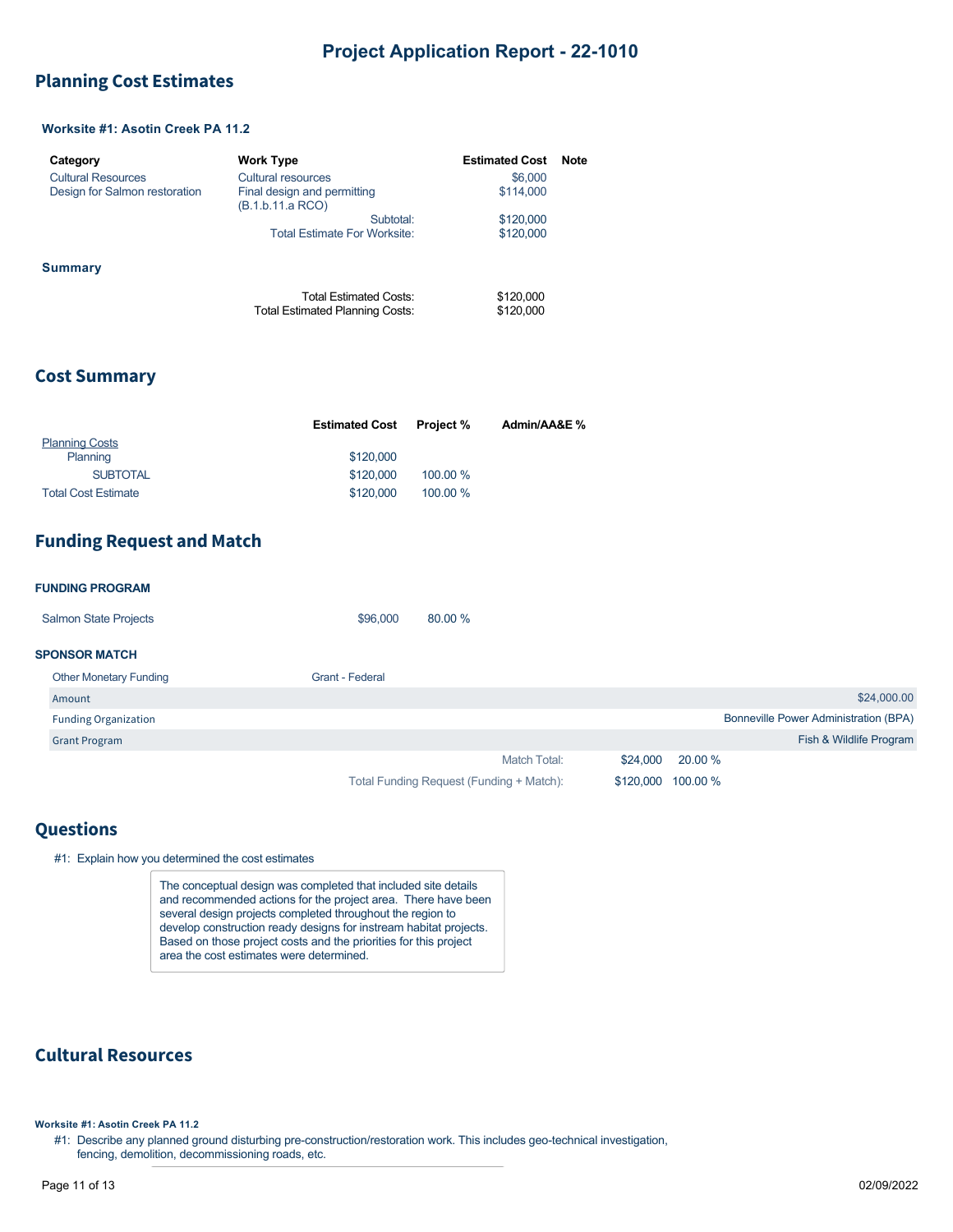|  |  | This project is for planning and design work only. |  |  |
|--|--|----------------------------------------------------|--|--|
|  |  |                                                    |  |  |

#2: Describe the existing project area conditions. The description should include existing conditions, current and historic land uses and previous excavation/fill (if depths and extent is known, please describe).

> The project area is a riparian area dominated by Alder and cottonwood. Invasives and upland encroachment threaten riparian function. Historically the adjacent land use has been cattle grazing and winter feeding. Grazing continues on the privately owned part of the project area. There are many relic side and flood channels in the valley bottom, but the channel is incised so access to secondary channels is limited. Between RM 13.9 and 14.6, the channel is pinned against the valley margin and will likely remain static without intervention. The channel bed and banks are armored by cobble and boulders, and poorly sorted.

- #3: Will a federal permit be required to complete the scope of work on the project areas located within this worksite? No
- #4: Are you utilizing Federal Funding to complete the scope of work? This includes funds that are being shown as match or not.

#4a: Please list the federal agency and funding sources.

**BPA** 

|  |  | #4b: Does the federal funding you are utilizing as match require you to receive state funding? |  |
|--|--|------------------------------------------------------------------------------------------------|--|
|  |  |                                                                                                |  |

| the lead at failurity you are utilizing as in               |
|-------------------------------------------------------------|
| No                                                          |
| المستطلبين المتناولين والمتحدث والمتمالك والمسامر والمتناوب |

#5: Do you have knowledge of any previous cultural resource review within the project boundaries during the past 10 years?

No

Yes

#6: Are there any structures over 45 years of age within this worksite? This includes structures such as buildings, tidegates, dikes, residential structures, bridges, rail grades, park infrastructure, etc. No

## **Project Permits**

| <b>Permits and Reviews</b> | <b>Issuing Organization</b> | <b>Applied Date</b> | <b>Received</b><br><b>Date</b> | <b>Expiration</b><br>Date | Permit# |
|----------------------------|-----------------------------|---------------------|--------------------------------|---------------------------|---------|
| None - No permits Required |                             |                     |                                |                           |         |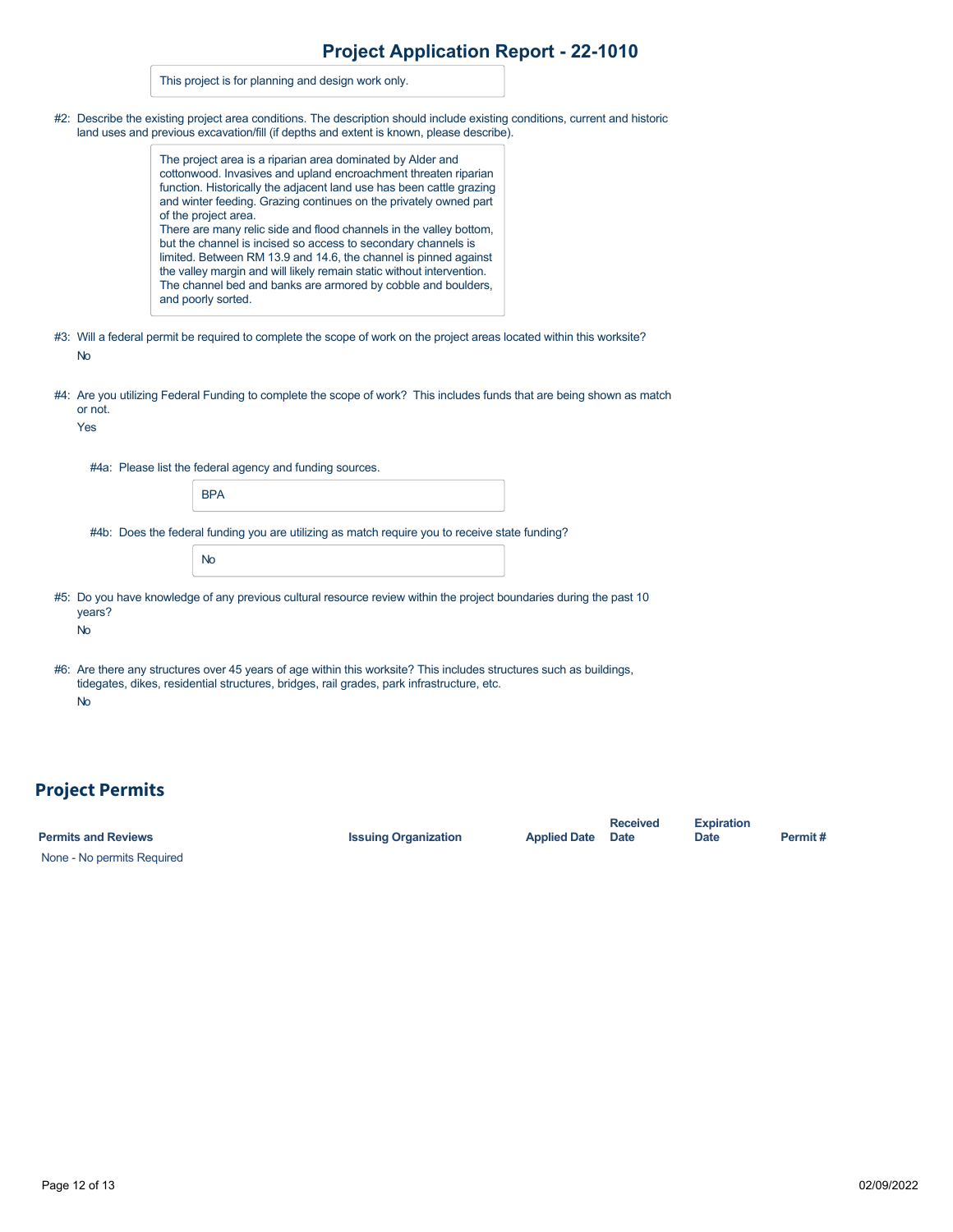### **Attachments**

| <b>Required Attachments</b>                | 5 out of 6 done |
|--------------------------------------------|-----------------|
| <b>Applicant Resolution/Authorizations</b> |                 |
| <b>Cost Estimate</b>                       | √               |
| Landowner acknowledgement form             | J               |
| Map: Planning Area                         | √               |
| Photo                                      | J               |
| <b>RCO Fiscal Data Collection Sheet</b>    |                 |

#### **PHOTOS (JPG, GIF)** Photos (JPG, GIF)



#### **PROJECT DOCUMENTS AND PHOTOS**

Project Documents and Photos

| <b>File</b><br><b>Type</b> | <b>Attach</b><br><b>Date</b> | <b>Attachment Type</b>                  | <b>Title</b>                                                | <b>Person</b> | <b>File Name, Number</b><br><b>Associations</b>                     | <b>Shared</b> |
|----------------------------|------------------------------|-----------------------------------------|-------------------------------------------------------------|---------------|---------------------------------------------------------------------|---------------|
| 스                          | 02/02/2022                   | Landowner acknowledgement form          | Appendix F Landowner Ack Form - T.<br>Hendrickson 11.2.pdf  | <b>BradR</b>  | Appendix F Landowner Ack Form - T.<br>Hendrickson 11.2.pdf, 499179  |               |
| $\frac{1}{2}$              | 02/02/2022                   | Photo                                   | DSCF8830.JPG                                                | <b>BradR</b>  | DSCF8830.jpg, 499178                                                |               |
| $\Delta^0$                 | 02/02/2022                   | Photo                                   | DSCF8824.JPG                                                | <b>BradR</b>  | DSCF8824.jpg, 499177                                                |               |
| $\frac{1}{2}$              | 02/02/2022                   | Photo                                   | DSCF8823.JPG                                                | <b>BradR</b>  | DSCF8823.jpg, 499176                                                |               |
| $\frac{1}{2}$              | 02/02/2022                   | Photo                                   | <b>DSCF8581.JPG</b>                                         | <b>BradR</b>  | DSCF8581.jpg, 499175                                                |               |
| <b>A</b>                   | 02/02/2022                   | Map: Planning Area                      | Maps PA 11.2.pdf                                            | <b>BradR</b>  | Maps PA 11.2.pdf, 499174                                            |               |
| <b>A</b>                   | 01/31/2022                   | <b>RCO Fiscal Data Collection Sheet</b> | FiscalDataCollectionSheet 2022.pdf                          | MeganS        | FiscalDataCollectionSheet 2022.pdf,<br>498926                       |               |
| $x \equiv$                 | 01/21/2022                   | <b>Cost Estimate</b>                    | SRFB Cost Estimate - Asotin Creek PA<br>06 Restoration xlsx | MeganS        | SRFB Cost Estimate - Asotin Creek PA<br>06 Restoration.xlsx, 498149 | J             |

## **Application Status**

#### Application Due Date: 06/27/2022

| <b>Status Name</b> | <b>Status Date</b> | <b>Submitted By</b> | <b>Submission Notes</b> |
|--------------------|--------------------|---------------------|-------------------------|
| Preapplication     | 01/03/2022         |                     |                         |

I certify that to the best of my knowledge, the information in this application is true and correct. Further, all application requirements due on the application due date have been fully completed to the best of my ability. I understand that if this application is found to be incomplete, it will be rejected by RCO. I understand that I may be required to submit additional documents before evaluation or approval of this project and I agree to provide them.

Date of last change: 02/07/2022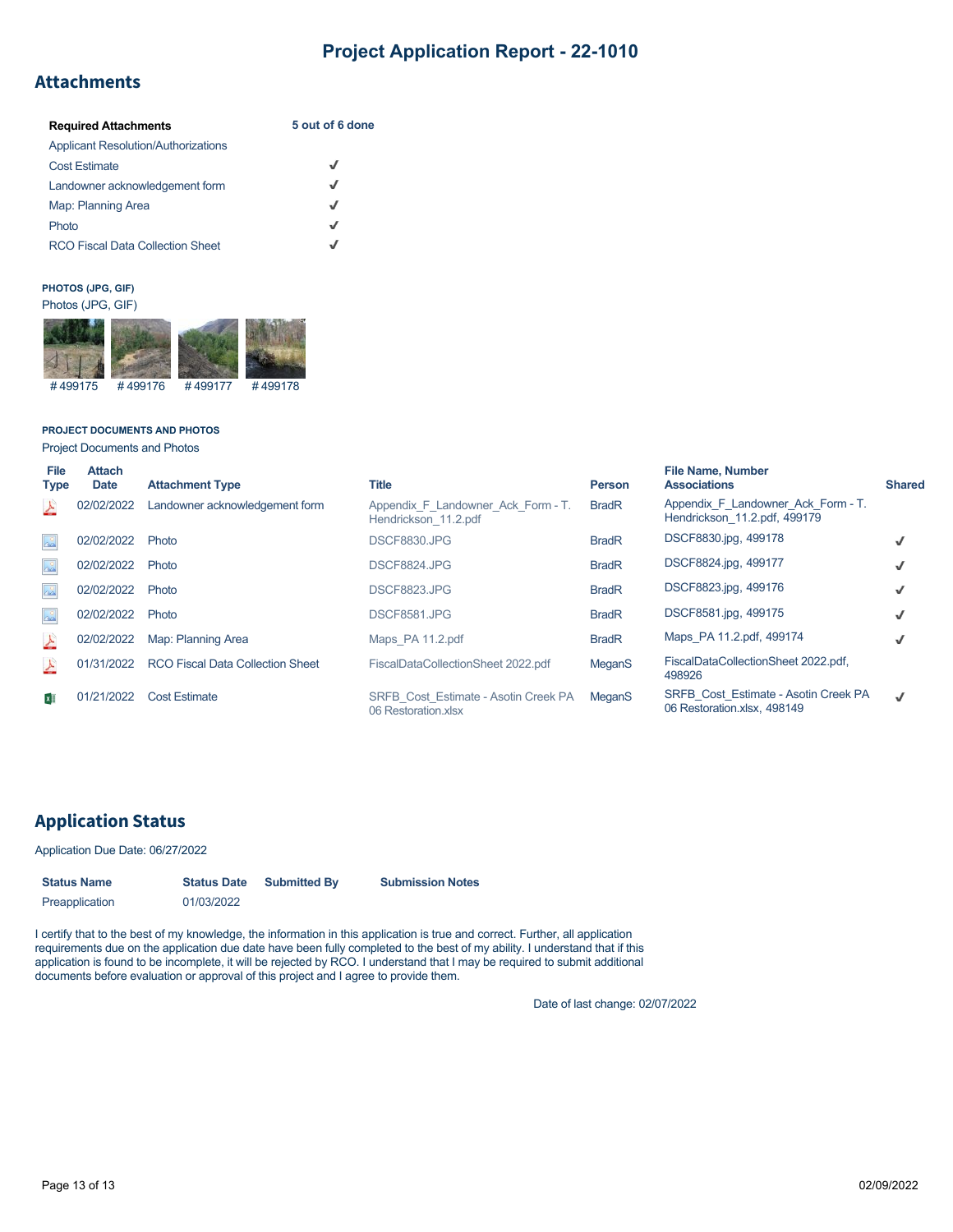

9175, DSCFB581.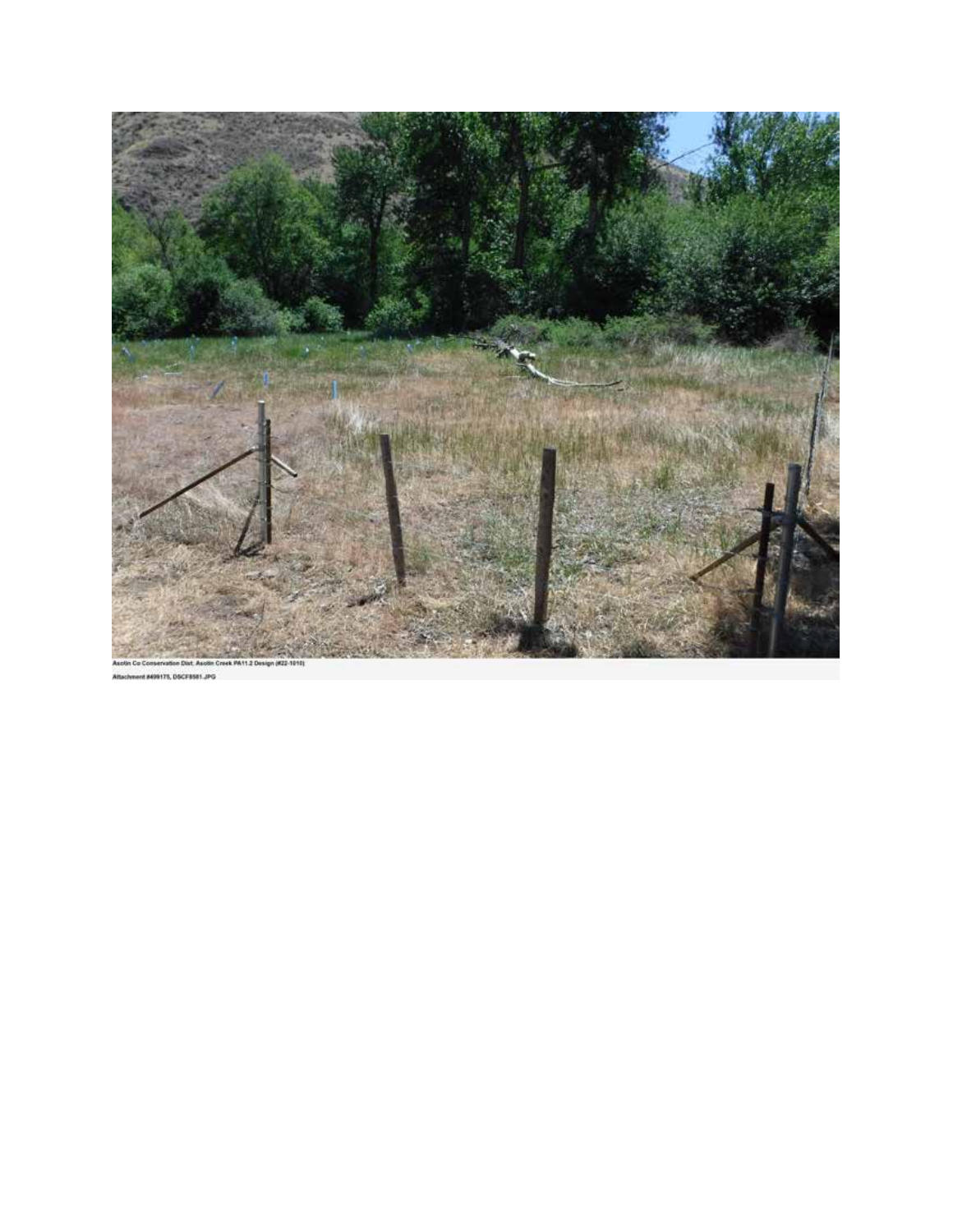

nt #499176, DSCF8823,JPG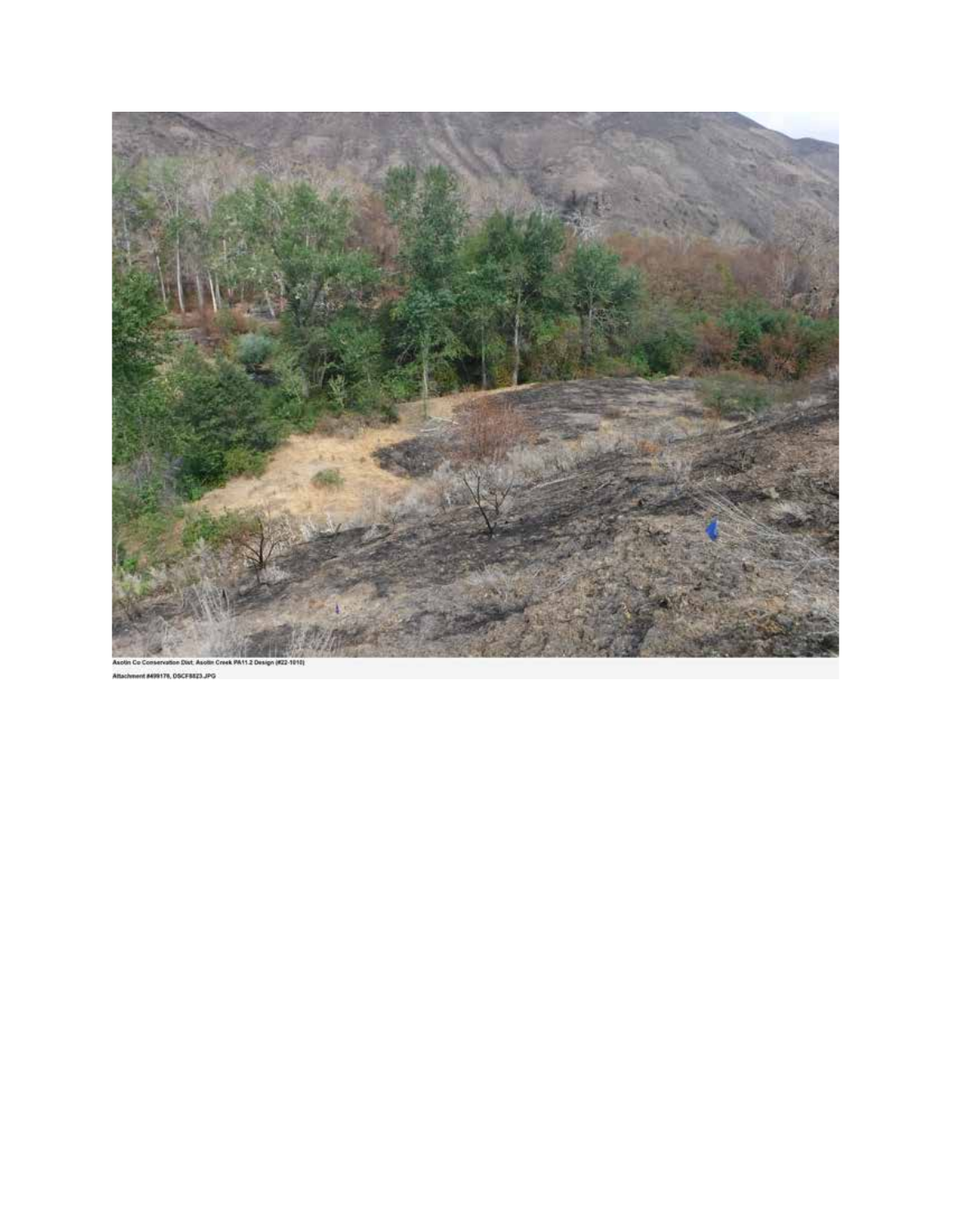

ent MINITT, DSCFBEAUPG AH.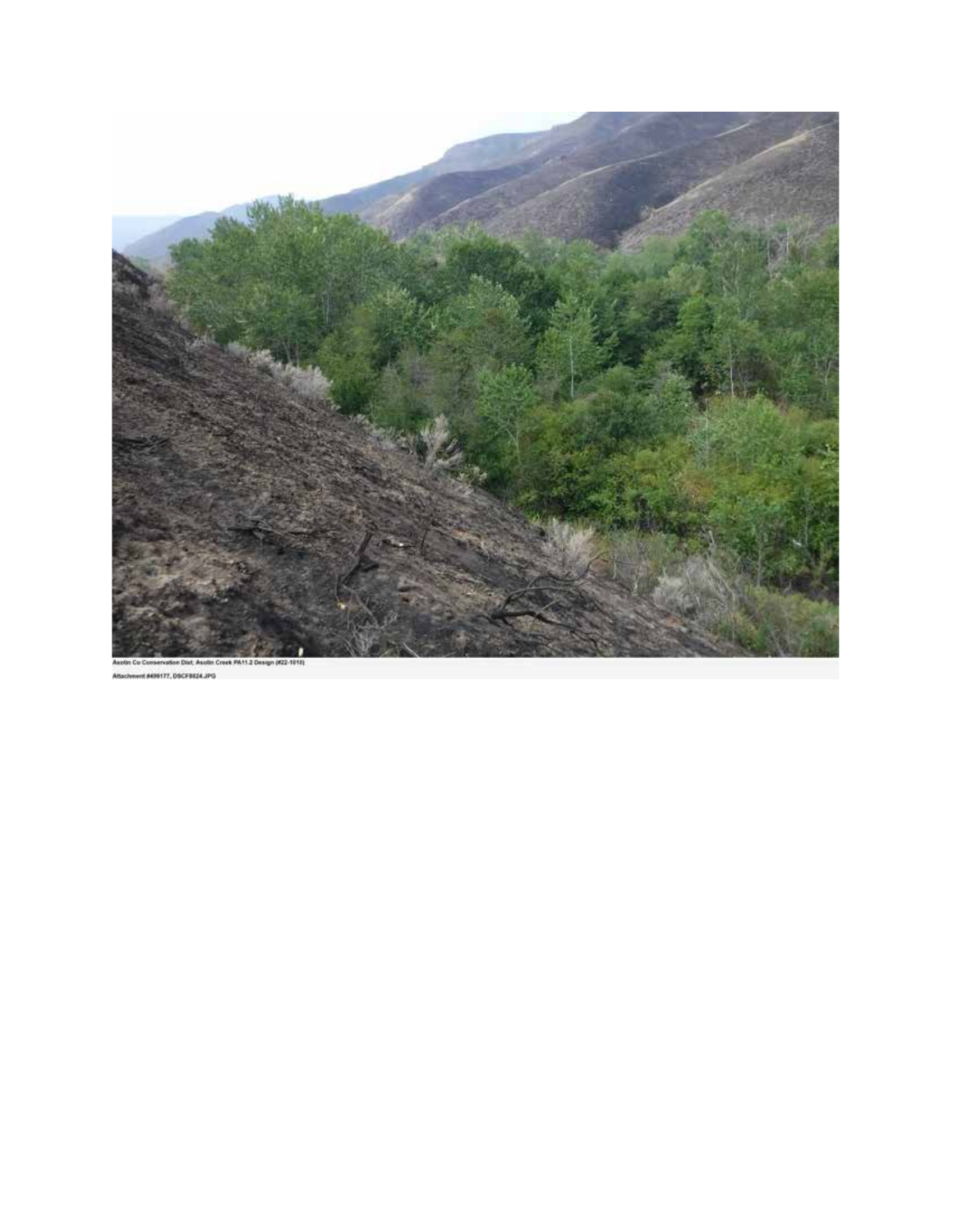

nt MINITE, DSCFBEDS, IPG AH.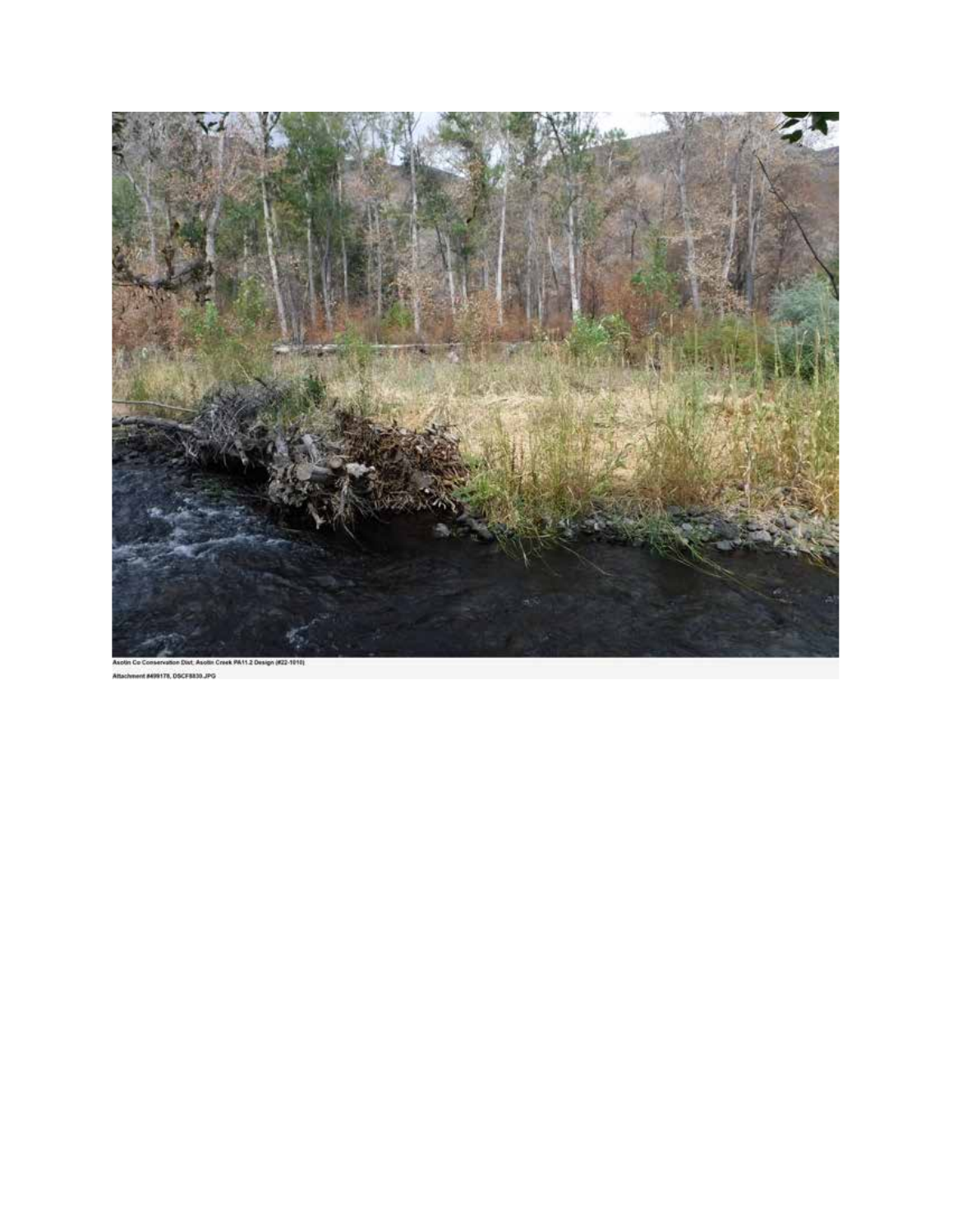

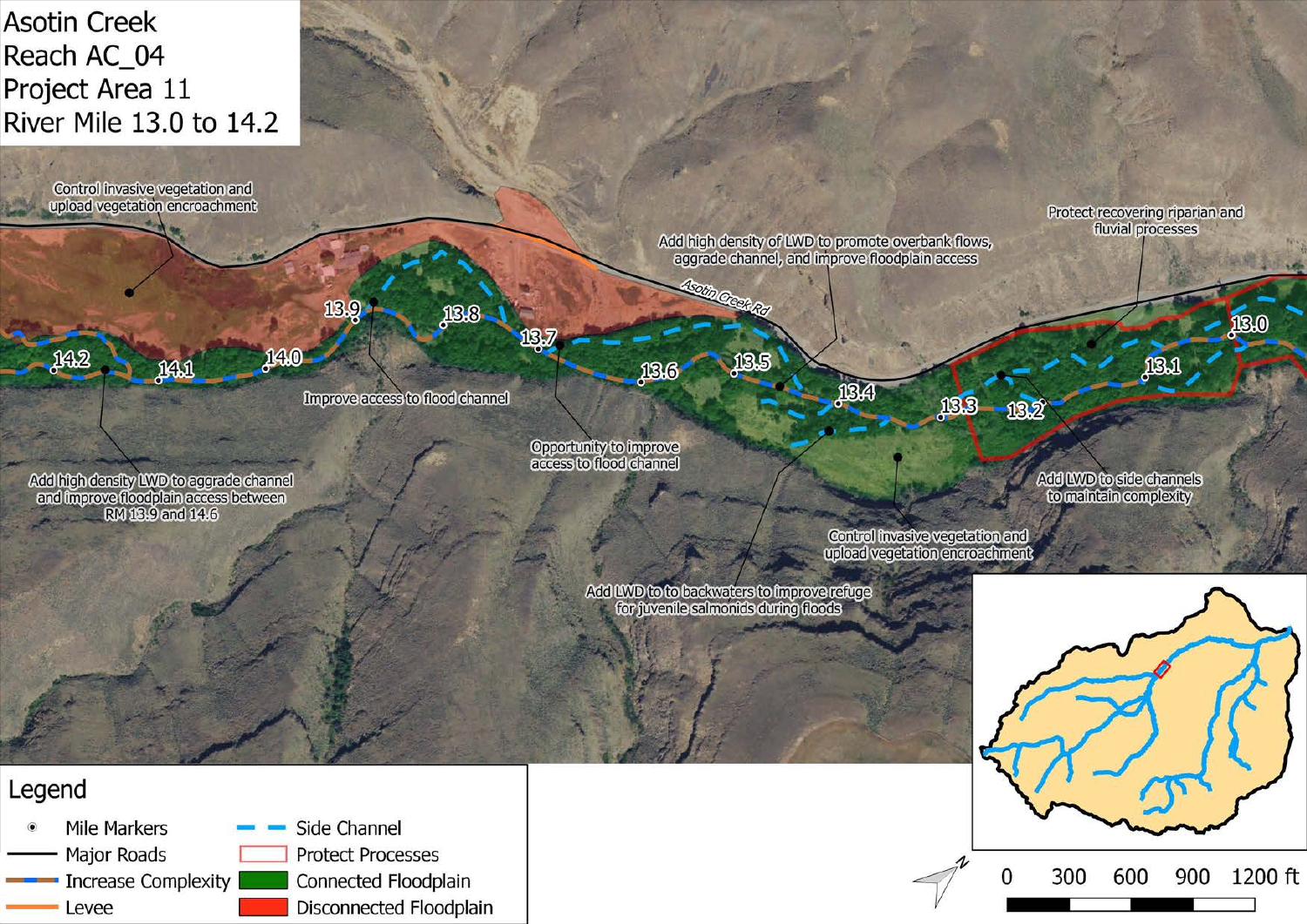